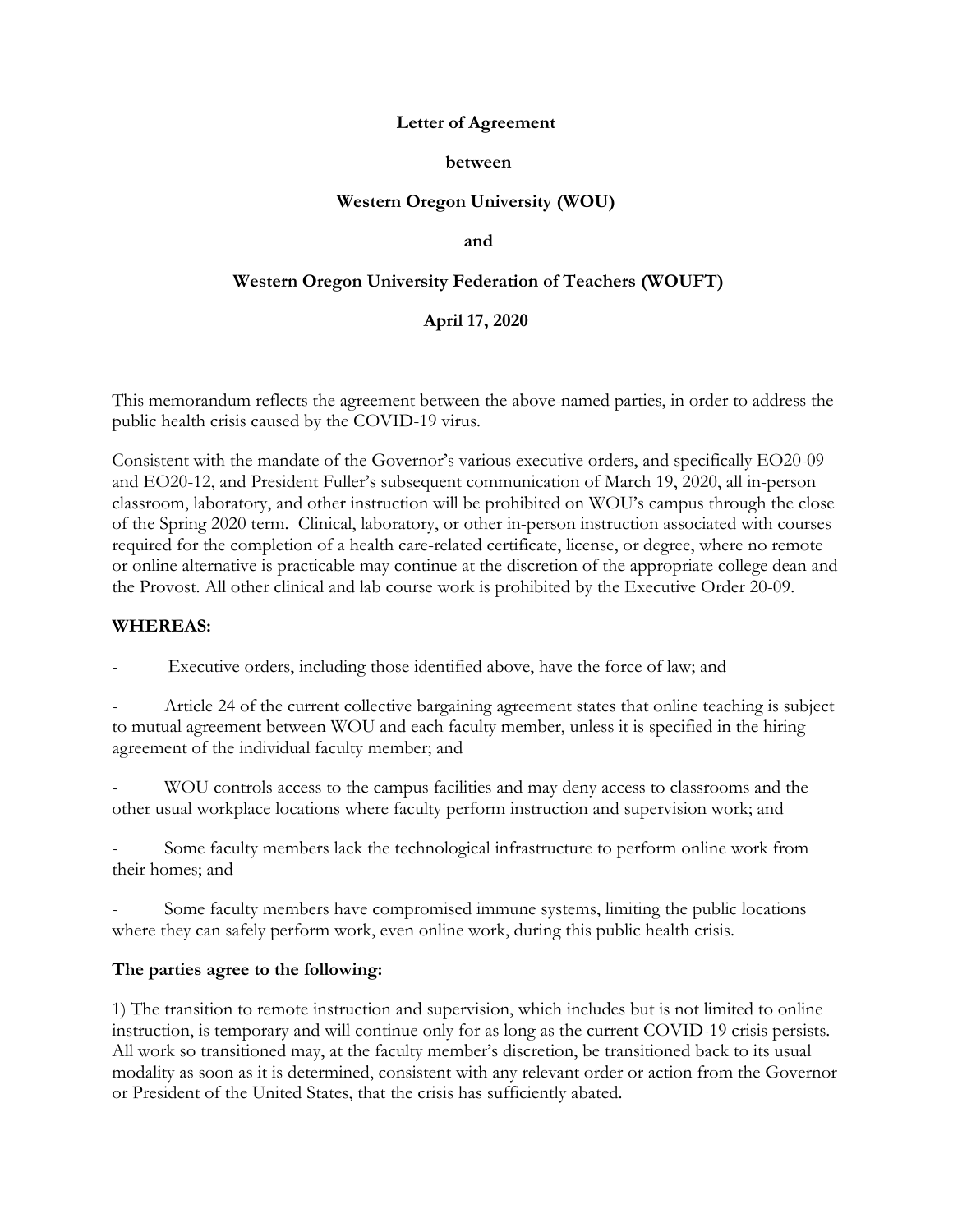2) Faculty supervising student teaching, internship, practicum and practica (e.g., in-service educators seeking endorsements, students pursuing MS: Rehabilitation Counseling) will be allowed flexibility and support in scheduling, logistics, and pedagogy, in order to work with WOU's school district and rehabilitation counseling partners and their site locations in order to meet course goals and learning outcomes, in collaboration with relevant certifying bodies or discipline standards.

3) During the COVID-19 crisis, the parties will discuss, during Joint Labor Management Committee meetings or as mutually agreed whether conditions, including but not limited to whether or not there is a valid order from the Governor or the President of the United States impacting university operations, are such that instruction may be transitioned back to the classroom setting and whether student teaching supervision, internships and practica may be returned to their previous arrangements.

4) WOU will strive to provide reasonable technical, physical (e.g., access to University Computing Services staff at WOU) and knowledge-based support to those faculty who engage in this temporary period of online or remote instruction.

5) The terms of this agreement apply only to the current crisis, and only for as long as this crisis continues. It is not intended to set a precedent or to apply to any other crisis that may occur. Faculty teaching online or remotely during this crisis will not be considered to have agreed to teach online in the future beyond the current crisis.

6) The WOU administration will employ a reasonable degree of flexibility in managing University expectations for those faculty who have not historically taught online or remotely.

7) Should any faculty members be unable to perform their duties in an online or remote capacity, WOU will review those situations on a case-by-case basis and will provide customized support in an effort to enable each faculty member to perform their work.

8) WOU recognizes that late winter and spring 2020 may be fairly categorized as an *annus horribilis*. As such, the entire academic community must adjust our expectations, given the current demands we are facing. The Parties agree that it is appropriate for faculty and the University to increase the emphasis on our instructional mission while temporarily reducing faculty responsibility related to scholarly output and some non-advising service commitments. The Provost will provide a letter for faculty to include in their annual reports and promotion and tenure files that addresses these enhanced teaching and instructional expectations as well as the diminished scholarship and service expectations during the COVID-19 crisis. This letter may be included in their PRC materials by each faculty member working during period of the COVID-19 crisis. Inclusion of this letter will be intended to provide context to the totality of work that each faculty member provided during the period of the COVID-19 crisis.

9) The Student Course Evaluation Instrument (SCEI) for the spring term of 2020 will not be used for evaluative purposes unless the individual faculty member elects to use it in which case the faculty member should include the data in their PRC materials.

10) Where faculty with more technical expertise help other faculty in preparing their courses for online or remote delivery, such work will be considered valuable institutional service.